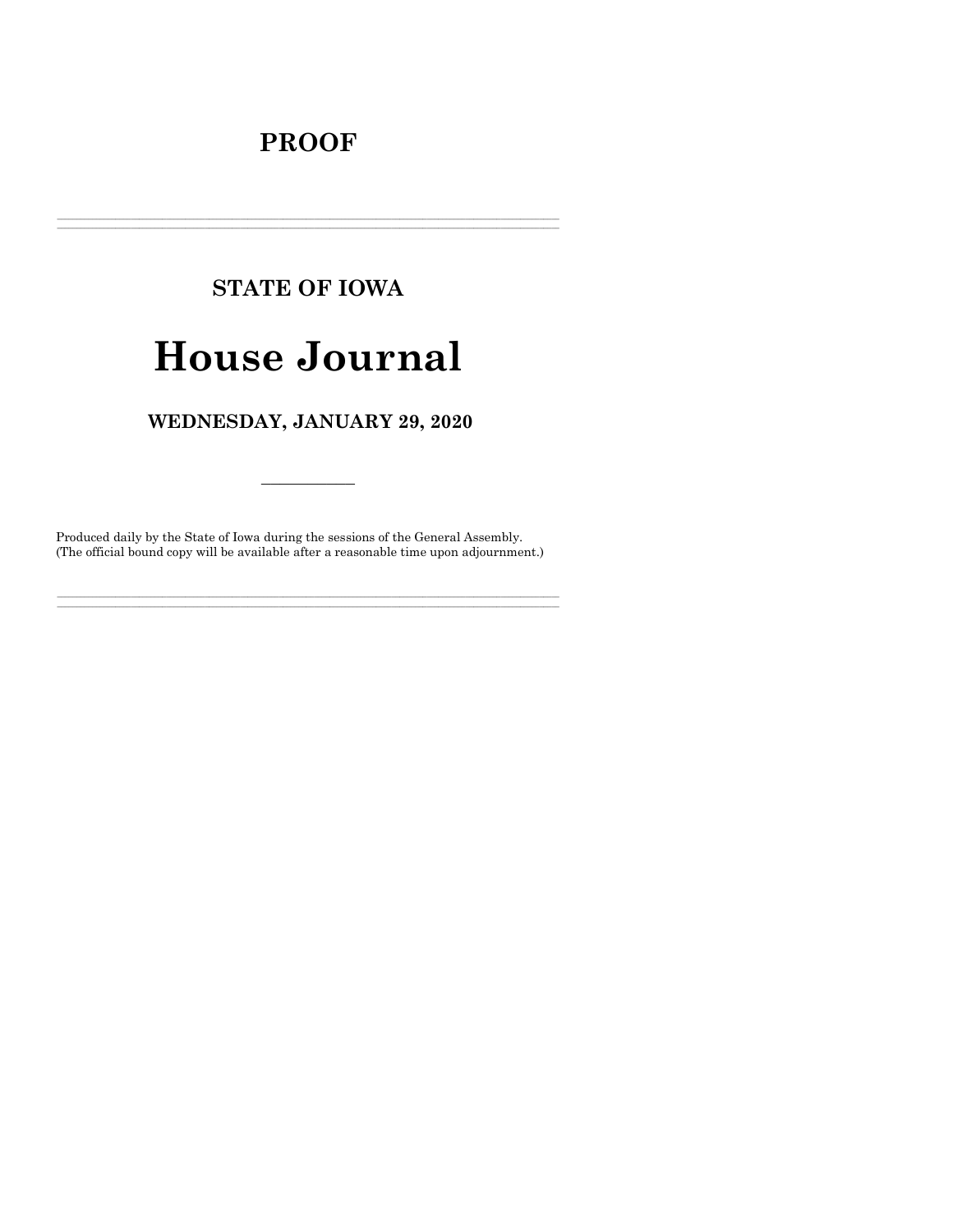# **JOURNAL OF THE HOUSE**

Seventeenth Calendar Day - Eleventh Session Day

Hall of the House of Representatives Des Moines, Iowa, Wednesday, January 29, 2020

The House met pursuant to adjournment at 8:32 a.m., Speaker Grassley in the chair.

Prayer was offered by Abdul-Samad of Polk.

# PLEDGE OF ALLEGIANCE

The Pledge of Allegiance was led by Mason Donelson, Page from Knoxville.

The Journal of Tuesday, January 28, 2020, was approved.

# INTRODUCTION OF BILLS

**[House File 2160,](https://www.legis.iowa.gov/legislation/BillBook?ga=88&ba=HF2160)** by Jones, a bill for an act authorizing a receiving school district to send school vehicles into a district of residence to transport a pupil participating in open enrollment to and from school.

Read first time and referred to committee on **Education.**

**[House File 2161,](https://www.legis.iowa.gov/legislation/BillBook?ga=88&ba=HF2161)** by Mitchell, a bill for an act relating to long acting reversible contraceptive options under the Medicaid program.

Read first time and referred to committee on **Human Resources.**

**[House File 2162,](https://www.legis.iowa.gov/legislation/BillBook?ga=88&ba=HF2162)** by Wills, a bill for an act relating to persons authorized to carry firearms on school grounds, including in a school building.

Read first time and referred to committee on **Public Safety.**

**[House File 2163,](https://www.legis.iowa.gov/legislation/BillBook?ga=88&ba=HF2163)** by Lohse, a bill for an act relating to real estate transfer tax moneys transferred to the housing trust fund.

Read first time and referred to committee on **Ways and Means.**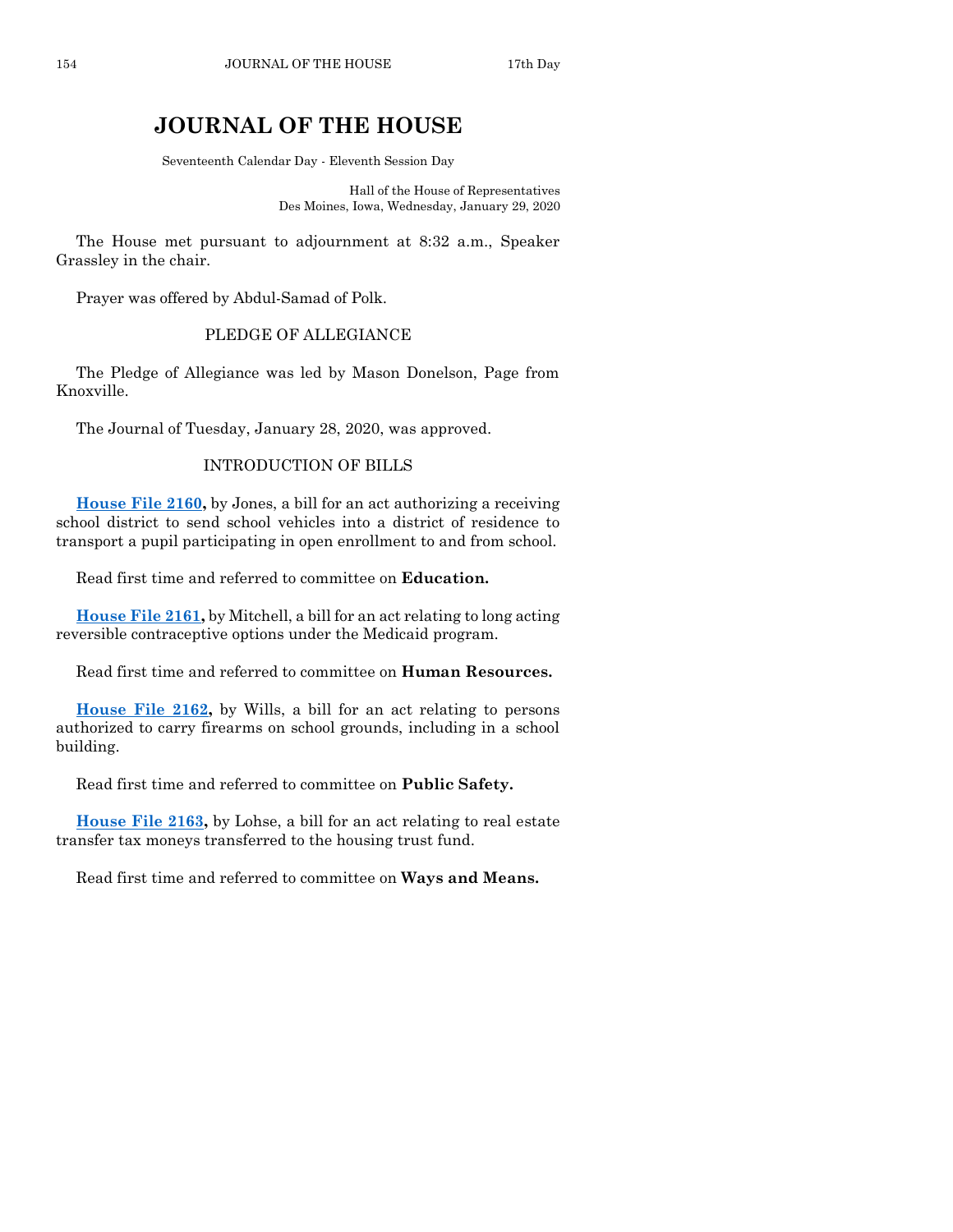**[House File 2164,](https://www.legis.iowa.gov/legislation/BillBook?ga=88&ba=HF2164)** by Fisher, Osmundson, Baxter, Gassman, Gerhold, Thompson, Jeneary, Wheeler, and Salmon, a bill for an act removing gender identity as a protected class under the Iowa civil rights Act.

Read first time and referred to committee on **Judiciary.**

**[House File 2165,](https://www.legis.iowa.gov/legislation/BillBook?ga=88&ba=HF2165)** by Isenhart, a bill for an act relating to certain campaign communications, providing for fees, and providing for penalties.

Read first time and referred to committee on **State Government.**

**[House File 2166,](https://www.legis.iowa.gov/legislation/BillBook?ga=88&ba=HF2166)** by Hagenow, a bill for an act increasing the speed limit on certain roads, and making penalties applicable.

Read first time and referred to committee on **Transportation.**

**[House File 2167,](https://www.legis.iowa.gov/legislation/BillBook?ga=88&ba=HF2167)** by Mascher, a bill for an act relating to an increase in the tax on cigarettes.

Read first time and referred to committee on **Ways and Means.**

**[House File 2168,](https://www.legis.iowa.gov/legislation/BillBook?ga=88&ba=HF2168)** by Gassman, a bill for an act relating to the assessment of wind energy conversion property for certain assessment years and including applicability provisions.

Read first time and referred to committee on **Commerce.**

**[House File 2169,](https://www.legis.iowa.gov/legislation/BillBook?ga=88&ba=HF2169)** by A. Meyer, a bill for an act relating to bleeding control certification course requirements and waivers for school districts and accredited nonpublic schools and their students, and including applicability provisions.

Read first time and referred to committee on **Education.**

**[House File 2170,](https://www.legis.iowa.gov/legislation/BillBook?ga=88&ba=HF2170)** by M. Smith, a bill for an act relating to background information provided to mental health and substance use disorder treatment providers.

Read first time and referred to committee on **Human Resources.**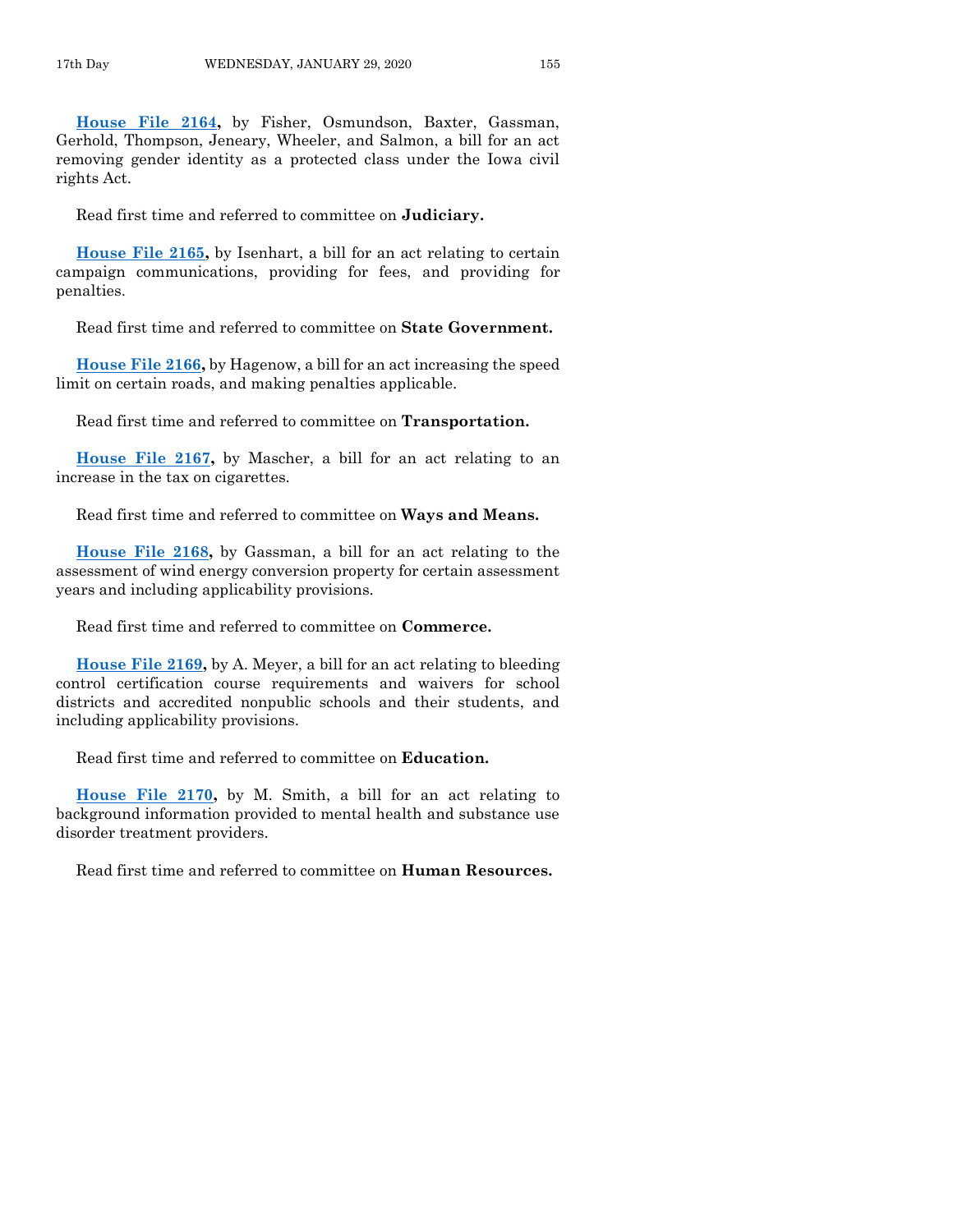**[House File 2171,](https://www.legis.iowa.gov/legislation/BillBook?ga=88&ba=HF2171)** by A. Meyer, a bill for an act establishing a child care workforce state matching grants program and fund administered by the early childhood Iowa state board to award matching state grants to eligible communities and making an appropriation.

Read first time and referred to committee on **Human Resources.**

**[House File 2172,](https://www.legis.iowa.gov/legislation/BillBook?ga=88&ba=HF2172)** by Matson, Sunde, Wessel-Kroeschell, Konfrst, Abdul-Samad, Kressig, Olson, Hunter, McConkey, Brown-Powers, Derry, Bennett, Gaines, Staed, Wilburn, Mascher, B. Meyer, Jacoby, Bearinger, Kurth, Gaskill, Steckman, and Ehlert, a bill for an act relating to provision of the state family planning network under the Medicaid program, and including effective date and repeal provisions.

Read first time and referred to committee on **Human Resources.**

**[House File 2173,](https://www.legis.iowa.gov/legislation/BillBook?ga=88&ba=HF2173)** by Hunter, a bill for an act automatically restoring the right to vote and hold elective office for persons who have been discharged from probation, parole, or work release, or who have been released from confinement.

Read first time and referred to committee on **Judiciary.**

**[House File 2174,](https://www.legis.iowa.gov/legislation/BillBook?ga=88&ba=HF2174)** by Fry, a bill for an act relating to entering private property by persons using dogs while fur harvesting or training dogs on fur-bearing animals, providing penalties, and making penalties applicable.

Read first time and referred to committee on **Natural Resources.**

**[House File 2175,](https://www.legis.iowa.gov/legislation/BillBook?ga=88&ba=HF2175)** by Bossman, a bill for an act relating to the construction of child care facilities by providing developers with sales and use tax refunds and income, franchise, moneys and credits, and gross premiums tax credits, providing for a fee, and including applicability provisions.

Read first time and referred to committee on **Ways and Means.**

**[House File 2176,](https://www.legis.iowa.gov/legislation/BillBook?ga=88&ba=HF2176)** by Lohse, a bill for an act relating to the adjustments to state foundation aid paid to a school district following an assessed value reduction for certain property and including effective date and applicability provisions.

Read first time and referred to committee on **Ways and Means.**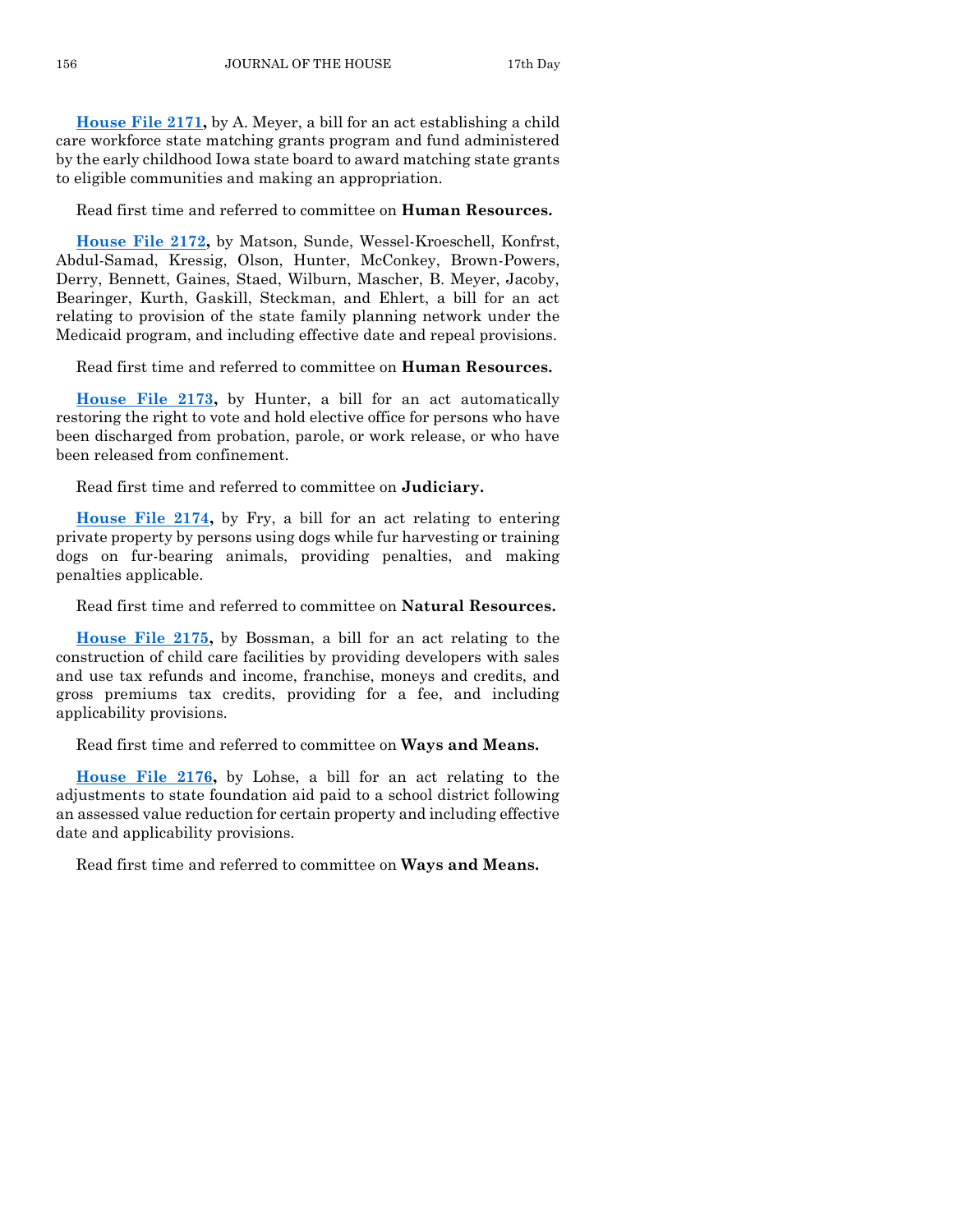**[House File 2177,](https://www.legis.iowa.gov/legislation/BillBook?ga=88&ba=HF2177)** by Isenhart, a bill for an act providing for the establishment and administration of an electronic case management system by the department of agriculture and land stewardship for claims involving damages resulting from the application of pesticides, and including effective date and applicability provisions.

Read first time and referred to committee on **Agriculture.**

**[House File 2178,](https://www.legis.iowa.gov/legislation/BillBook?ga=88&ba=HF2178)** by Staed, a bill for an act relating to confinement feeding operations, by providing notice requirements for the removal and application of manure from confinement feeding operations, making penalties applicable, and including effective date provisions.

Read first time and referred to committee on **Agriculture.**

**[House File 2179,](https://www.legis.iowa.gov/legislation/BillBook?ga=88&ba=HF2179)** by Kacena, a bill for an act relating to the determination of city population for purposes of civil service commissions.

Read first time and referred to committee on **Local Government.**

**[House File 2180,](https://www.legis.iowa.gov/legislation/BillBook?ga=88&ba=HF2180)** by Brink, a bill for an act relating to preferences for public construction bidding.

Read first time and referred to committee on **State Government.**

**[House File 2181,](https://www.legis.iowa.gov/legislation/BillBook?ga=88&ba=HF2181)** by Wolfe, a bill for an act relating to penalties for drivers of motor vehicles who pass, or fail to reduce speed or stop for, school buses, and including effective date provisions.

Read first time and referred to committee on **Transportation.**

**[House File 2182,](https://www.legis.iowa.gov/legislation/BillBook?ga=88&ba=HF2182)** by Isenhart and Forbes, a bill for an act relating to an electric vehicle charging station grant program and fund, and making appropriations.

Read first time and referred to committee on **Transportation.**

**[House File 2183,](https://www.legis.iowa.gov/legislation/BillBook?ga=88&ba=HF2183)** by Brink, a bill for an act relating to motor vehicle insurance, including requiring owners of registered motor vehicles to maintain financial liability coverage, establishing a motor vehicle insurance verification database, authorizing the use of automated registration plate reader systems, and authorizing county enforcement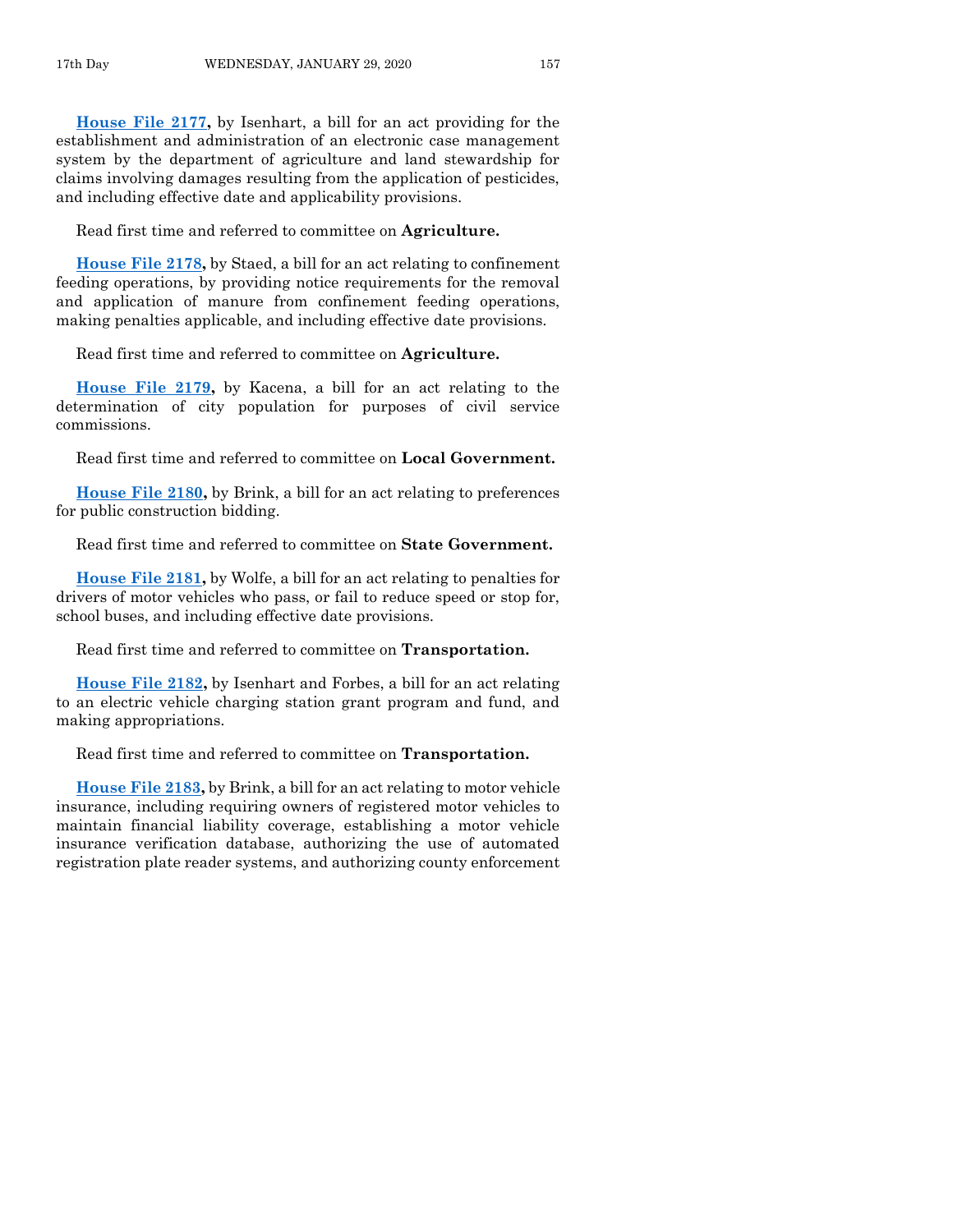and diversion programs, establishing fees, providing penalties, and including effective date and applicability provisions.

Read first time and referred to committee on **Transportation.**

# REREFERRED

The Speaker announced that [House File 2157,](https://www.legis.iowa.gov/legislation/BillBook?ga=88&ba=HF2157) previously referred to committee on **State Government** was rereferred to committee on **Human Resources**.

# SPONSOR ADDED

[House File 2140](https://www.legis.iowa.gov/legislation/BillBook?ga=88&ba=HF2140) – Isenhart of Dubuque

# STUDY BILL COMMITTEE ASSIGNMENTS

# **[H.S.B. 588](https://www.legis.iowa.gov/legislation/BillBook?ga=88&ba=HSB588) Commerce**

Relating to access to the Iowa communications network.

# **[H.S.B. 589](https://www.legis.iowa.gov/legislation/BillBook?ga=88&ba=HSB589) Commerce**

Relating to the definition of public improvement for public construction bidding purposes.

# **[H.S.B. 590](https://www.legis.iowa.gov/legislation/BillBook?ga=88&ba=HSB590) Commerce**

Relating to the installation of radon abatement systems in new residential construction.

# **[H.S.B. 591](https://www.legis.iowa.gov/legislation/BillBook?ga=88&ba=HSB591) Commerce**

Relating to rate regulatory proceedings before the utilities board within the utilities division of the department of commerce.

# **[H.S.B. 592](https://www.legis.iowa.gov/legislation/BillBook?ga=88&ba=HSB592) Commerce**

Relating to self-service storage insurance, and including applicability provisions.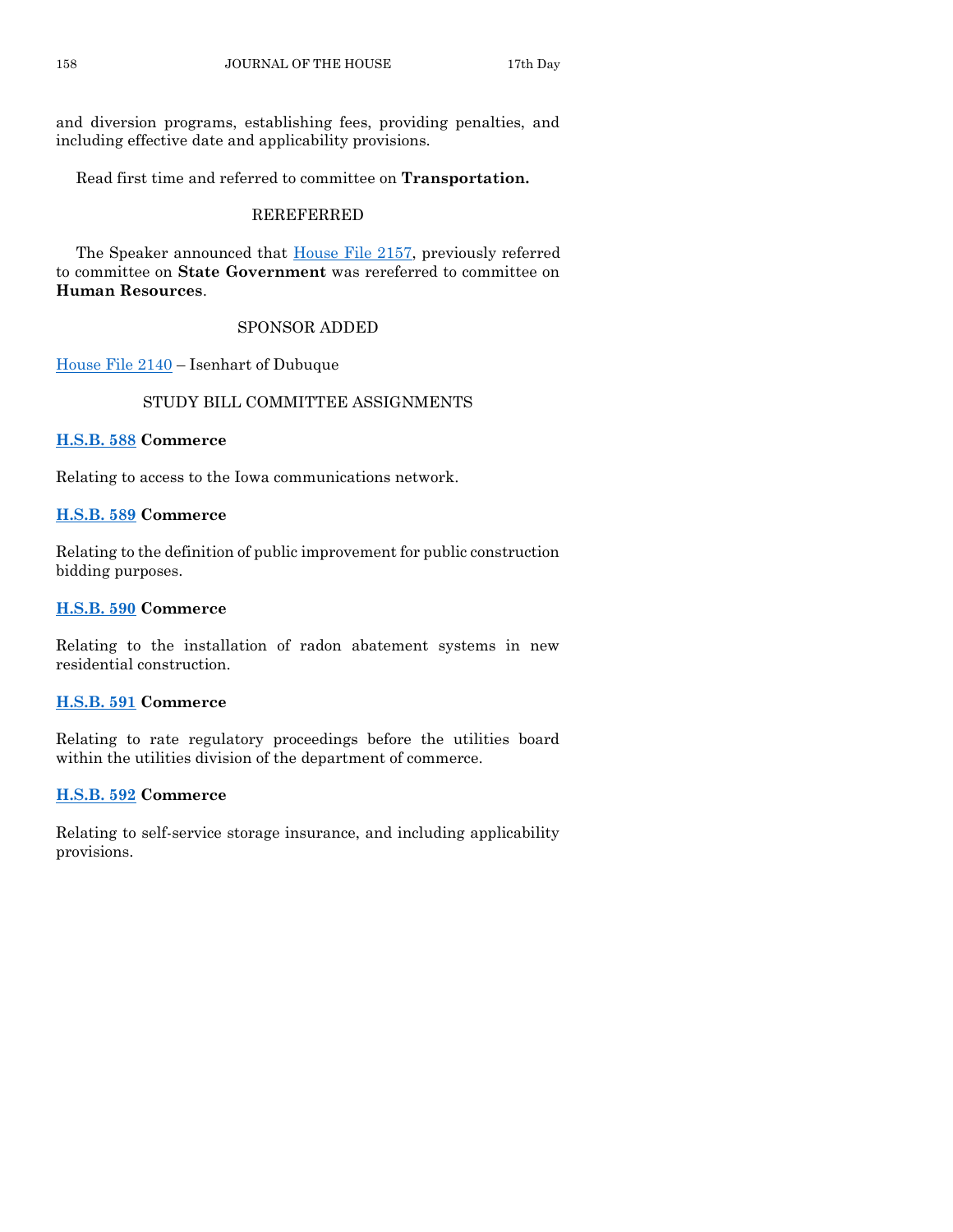# **[H.S.B. 593](https://www.legis.iowa.gov/legislation/BillBook?ga=88&ba=HSB593) Appropriations**

Relating to financial and regulatory matters by making and supplementing appropriations for the fiscal year beginning July 1, 2019, and including effective date provisions.

#### **[H.S.B. 594](https://www.legis.iowa.gov/legislation/BillBook?ga=88&ba=HSB594) Appropriations**

Relating to public school funding by modifying provisions relating to the regular program state cost per pupil and to appropriations to the transportation equity fund and including effective date provisions.

# **[H.S.B. 595](https://www.legis.iowa.gov/legislation/BillBook?ga=88&ba=HSB595) Judiciary**

Creating the offense of continuous sexual abuse of a child and providing penalties.

#### **[H.S.B. 596](https://www.legis.iowa.gov/legislation/BillBook?ga=88&ba=HSB596) Judiciary**

Relating to total amount recoverable as a noneconomic damage award against a health care provider.

#### **[H.S.B. 597](https://www.legis.iowa.gov/legislation/BillBook?ga=88&ba=HSB597) Veterans Affairs**

Relating to the approval procedures for claims for the military service property tax exemption and including applicability provisions.

#### **[H.S.B. 598](https://www.legis.iowa.gov/legislation/BillBook?ga=88&ba=HSB598) Education**

Relating to classroom management and related practitioner preparation procedures for reporting alleged classroom violence and assaults, to corporal punishment, establishing a grant program and fund for creation of therapeutic classrooms, providing supplementary weighting for the transportation of certain students to therapeutic classrooms, making an appropriation, and including effective date provisions.

# **[H.S.B. 599](https://www.legis.iowa.gov/legislation/BillBook?ga=88&ba=HSB599) Economic Growth**

Relating to matters under the purview of the Iowa finance authority, including the purchase of single-family or multifamily residences by a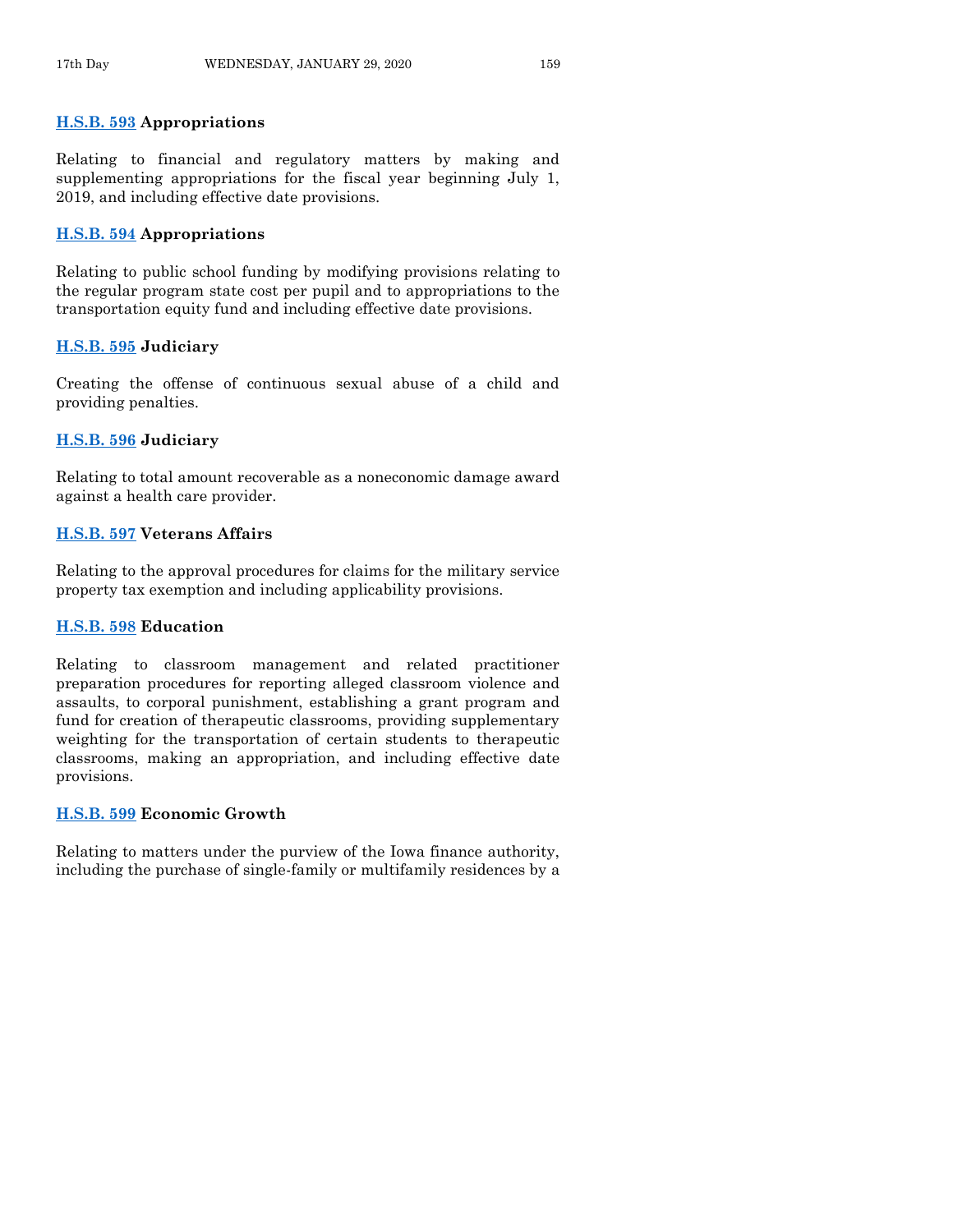first-time homebuyer, the creation of the first-time homebuyer grant fund, providing for fees, and making an appropriation.

# **[H.S.B. 600](https://www.legis.iowa.gov/legislation/BillBook?ga=88&ba=HSB600) Judiciary**

Relating to civil actions involving asbestos and silica, and including applicability provisions.

# **[H.S.B. 601](https://www.legis.iowa.gov/legislation/BillBook?ga=88&ba=HSB601) Labor**

Relating to certain appeals by nonprofit organizations concerning reimbursement of the department of workforce development for the cost of unemployment benefits.

# **[H.S.B. 602](https://www.legis.iowa.gov/legislation/BillBook?ga=88&ba=HSB602) Labor**

Relating to the maximum duration of unemployment benefits for certain individuals and including applicability provisions.

# **[H.S.B. 603](https://www.legis.iowa.gov/legislation/BillBook?ga=88&ba=HSB603) Labor**

Relating to unemployment insurance contribution rates for certain landscaping employers.

# **[H.S.B. 604](https://www.legis.iowa.gov/legislation/BillBook?ga=88&ba=HSB604) Labor**

Relating to injunctions issued to employers for certain violations of the state unemployment insurance law.

# **[H.S.B. 605](https://www.legis.iowa.gov/legislation/BillBook?ga=88&ba=HSB605) Labor**

Relating to certain notifications issued by the department of workforce development concerning claims for unemployment benefits.

# SUBCOMMITTEE ASSIGNMENTS

#### **[House File 217](https://www.legis.iowa.gov/legislation/BillBook?ga=88&ba=HF217)**

Natural Resources: Thede, Chair; Fisher and Zumbach.

#### **[House File 330](https://www.legis.iowa.gov/legislation/BillBook?ga=88&ba=HF330) Reassigned**

Economic Growth: Brink, Chair; Baxter and Bennett.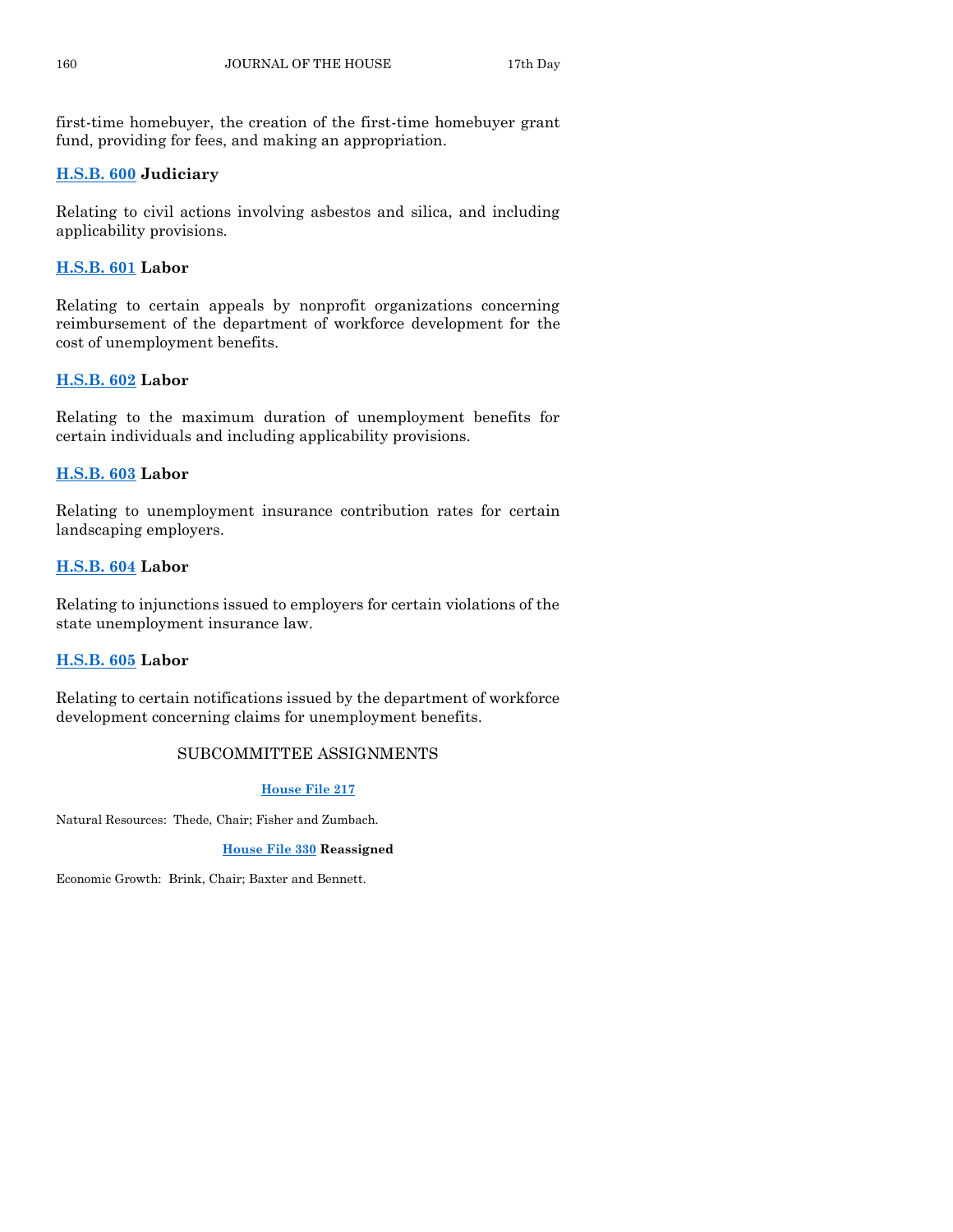## **[House File 474](https://www.legis.iowa.gov/legislation/BillBook?ga=88&ba=HF474)**

Public Safety: Fisher, Chair; Kerr and Kurtz.

#### **[House File 657](https://www.legis.iowa.gov/legislation/BillBook?ga=88&ba=HF657)**

Natural Resources: Jeneary, Chair; Bearinger and Thorup.

#### **[House File 682](https://www.legis.iowa.gov/legislation/BillBook?ga=88&ba=HF682)**

Public Safety: Worthan, Chair; Jeneary and Sunde.

#### **[House File 746](https://www.legis.iowa.gov/legislation/BillBook?ga=88&ba=HF746)**

Ways and Means: Hagenow, Chair; Hein and Jacoby.

#### **House [File 2011](https://www.legis.iowa.gov/legislation/BillBook?ga=88&ba=HF2011)**

Judiciary: Jones, Chair; Hite and Olson.

#### **[House File 2041](https://www.legis.iowa.gov/legislation/BillBook?ga=88&ba=HF2041)**

Ways and Means: Osmundson, Chair; Bloomingdale and James.

#### **[House File 2054](https://www.legis.iowa.gov/legislation/BillBook?ga=88&ba=HF2054)**

Judiciary: Lohse, Chair; Klein and B. Meyer.

# **[House File 2082](https://www.legis.iowa.gov/legislation/BillBook?ga=88&ba=HF2082)**

Ways and Means: Mitchell, Chair; Hagenow and Hunter.

#### **[House File 2083](https://www.legis.iowa.gov/legislation/BillBook?ga=88&ba=HF2083)**

Ways and Means: Bloomingdale, Chair; James and Osmundson.

#### **[House File 2102](https://www.legis.iowa.gov/legislation/BillBook?ga=88&ba=HF2102)**

Natural Resources: Osmundson, Chair; Breckenridge and Thorup.

#### **[House File 2103](https://www.legis.iowa.gov/legislation/BillBook?ga=88&ba=HF2103) Reassigned**

Ways and Means: Hagenow, Chair; Brown-Powers and Wheeler.

#### **[House File 2107](https://www.legis.iowa.gov/legislation/BillBook?ga=88&ba=HF2107)**

Commerce: Sorensen, Chair; Lohse and B. Meyer.

#### **[House File 2125](https://www.legis.iowa.gov/legislation/BillBook?ga=88&ba=HF2125)**

Economic Growth: Wheeler, Chair; Gustafson and Jacoby.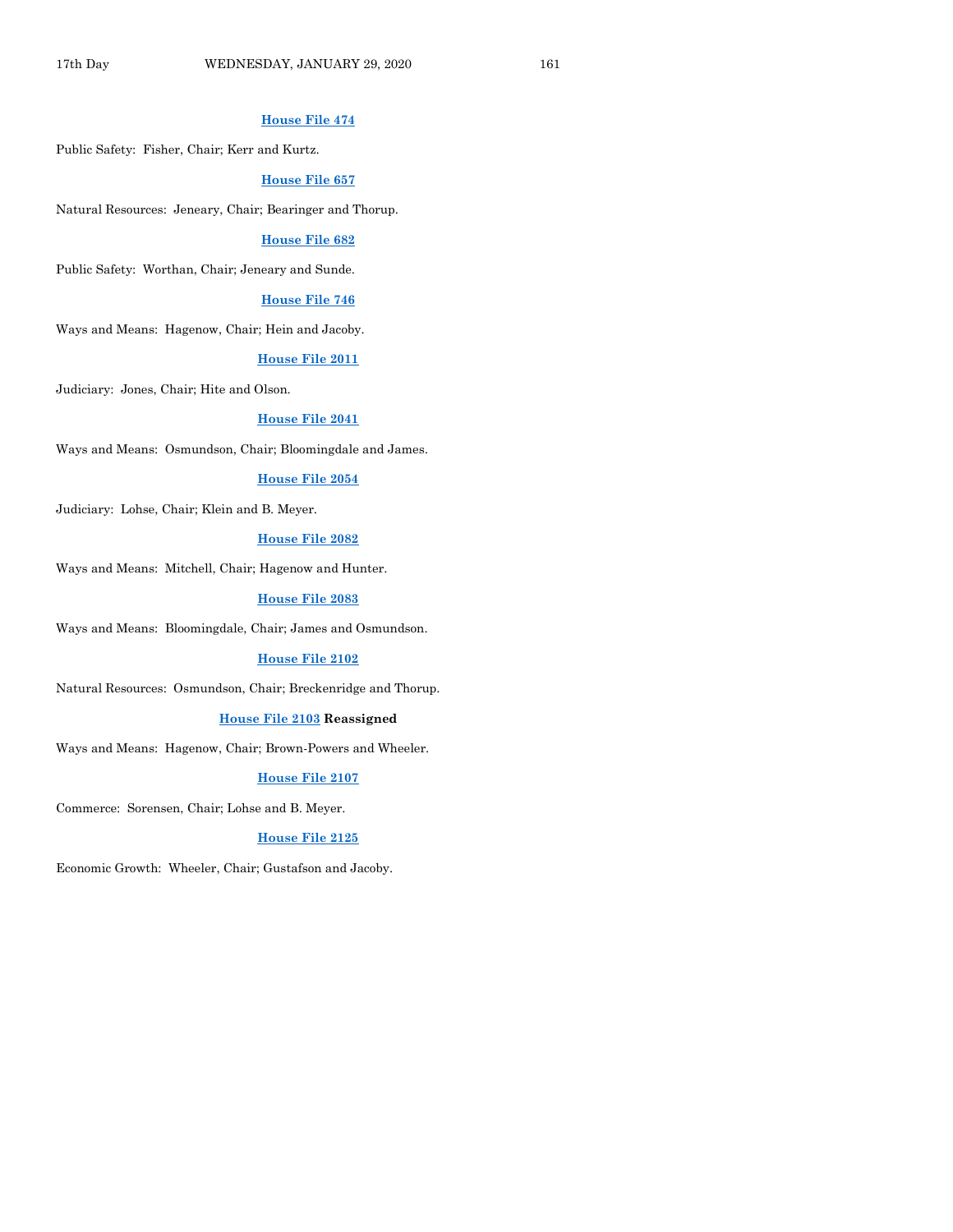#### **[House File 2126](https://www.legis.iowa.gov/legislation/BillBook?ga=88&ba=HF2126)**

Education: Gassman, Chair; Dolecheck and Winckler.

#### **[House File 2129](https://www.legis.iowa.gov/legislation/BillBook?ga=88&ba=HF2129)**

Judiciary: Hagenow, Chair; Lohse and Oldson.

#### **[House File 2132](https://www.legis.iowa.gov/legislation/BillBook?ga=88&ba=HF2132)**

Natural Resources: Osmundson, Chair; Breckenridge and Thorup.

#### **[House File 2133](https://www.legis.iowa.gov/legislation/BillBook?ga=88&ba=HF2133)**

Natural Resources: Jacoby, Chair; Mommsen and Steckman.

#### **[House File 2133](https://www.legis.iowa.gov/legislation/BillBook?ga=88&ba=HF2133) Reassigned**

Natural Resources: Maxwell, Chair; Mommsen and Steckman.

#### **[House File 2139](https://www.legis.iowa.gov/legislation/BillBook?ga=88&ba=HF2139)**

Education: Shipley, Chair; Kurth and Wheeler.

# **[House File 2145](https://www.legis.iowa.gov/legislation/BillBook?ga=88&ba=HF2145)**

Education: Kerr, Chair; Dolecheck and Winckler.

#### **[House File 2147](https://www.legis.iowa.gov/legislation/BillBook?ga=88&ba=HF2147)**

Education: A. Meyer, Chair; Steckman and Wheeler.

#### **[House File 2149](https://www.legis.iowa.gov/legislation/BillBook?ga=88&ba=HF2149)**

Education: Hanusa, Chair; Donahue and Shipley.

#### **[House File 2150](https://www.legis.iowa.gov/legislation/BillBook?ga=88&ba=HF2150)**

Education: Mommsen, Chair; James and Salmon.

#### **[House File 2152](https://www.legis.iowa.gov/legislation/BillBook?ga=88&ba=HF2152)**

Judiciary: Lohse, Chair; Hagenow and Wolfe.

#### **[House File 2155](https://www.legis.iowa.gov/legislation/BillBook?ga=88&ba=HF2155)**

State Government: Thompson, Chair; Hunter and Lundgren.

#### **[House File 2156](https://www.legis.iowa.gov/legislation/BillBook?ga=88&ba=HF2156)**

State Government: Sexton, Chair; Lensing and Sorensen.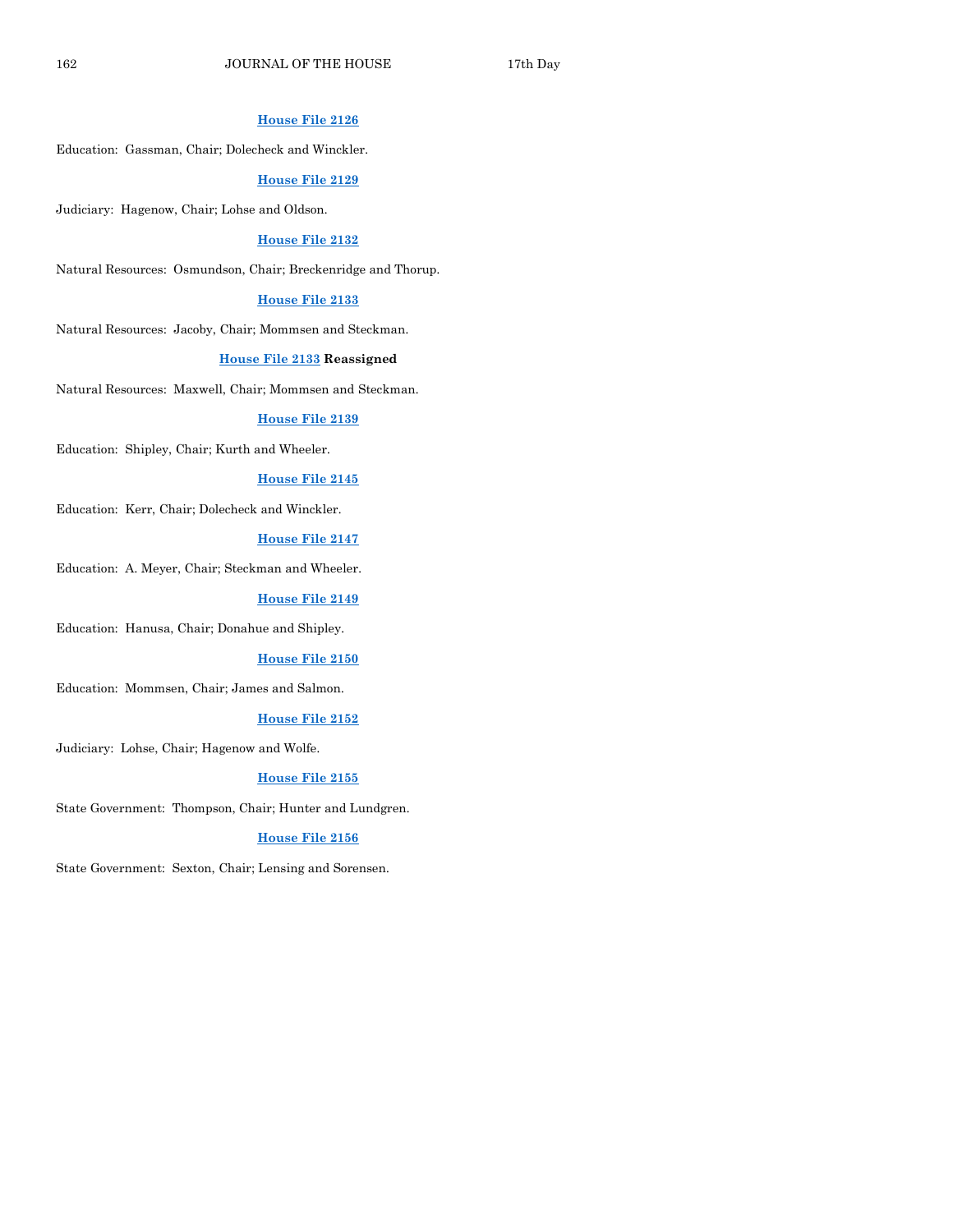# **[House File 2158](https://www.legis.iowa.gov/legislation/BillBook?ga=88&ba=HF2158)**

Ways and Means: Kaufmann, Chair; Jacoby and Wheeler.

#### **[House File 2159](https://www.legis.iowa.gov/legislation/BillBook?ga=88&ba=HF2159)**

Ways and Means: Kaufmann, Chair; Gaskill and Wheeler.

#### **[House File 2163](https://www.legis.iowa.gov/legislation/BillBook?ga=88&ba=HF2163)**

Ways and Means: Hagenow, Chair; Hein and Jacoby.

#### **[House File 2167](https://www.legis.iowa.gov/legislation/BillBook?ga=88&ba=HF2167)**

Ways and Means: Hagenow, Chair; Hein and Jacoby.

#### **[House File 2171](https://www.legis.iowa.gov/legislation/BillBook?ga=88&ba=HF2171)**

Human Resources: Dolecheck, Chair; Bergan and Ehlert.

#### **[House File 2174](https://www.legis.iowa.gov/legislation/BillBook?ga=88&ba=HF2174)**

Natural Resources: Zumbach, Chair; Maxwell and Ourth.

#### **[Senate File 581](https://www.legis.iowa.gov/legislation/BillBook?ga=88&ba=SF581) Reassigned**

State Government: Bloomingdale, Chair; Konfrst and Thompson.

#### **[Senate File 621](https://www.legis.iowa.gov/legislation/BillBook?ga=88&ba=SF621)**

Ways and Means: Jones, Chair; Nielsen and Osmundson.

# STUDY BILL SUBCOMMITTEE ASSIGNMENTS

#### **[House Study Bill 58](https://www.legis.iowa.gov/legislation/BillBook?ga=88&ba=HSB58) Reassigned**

State Government: Bloomingdale, Chair; Nielsen and Sexton.

#### **[House Study Bill 62](https://www.legis.iowa.gov/legislation/BillBook?ga=88&ba=HSB62) Reassigned**

State Government: Lundgren, Chair; Bossman and Nielsen.

#### **[House Study Bill 566](https://www.legis.iowa.gov/legislation/BillBook?ga=88&ba=HSB566)**

Judiciary: Lohse, Chair; Derry and Hagenow.

#### **[House Study Bill 567](https://www.legis.iowa.gov/legislation/BillBook?ga=88&ba=HSB567)**

Judiciary: Mitchell, Chair; Bennett and Paustian.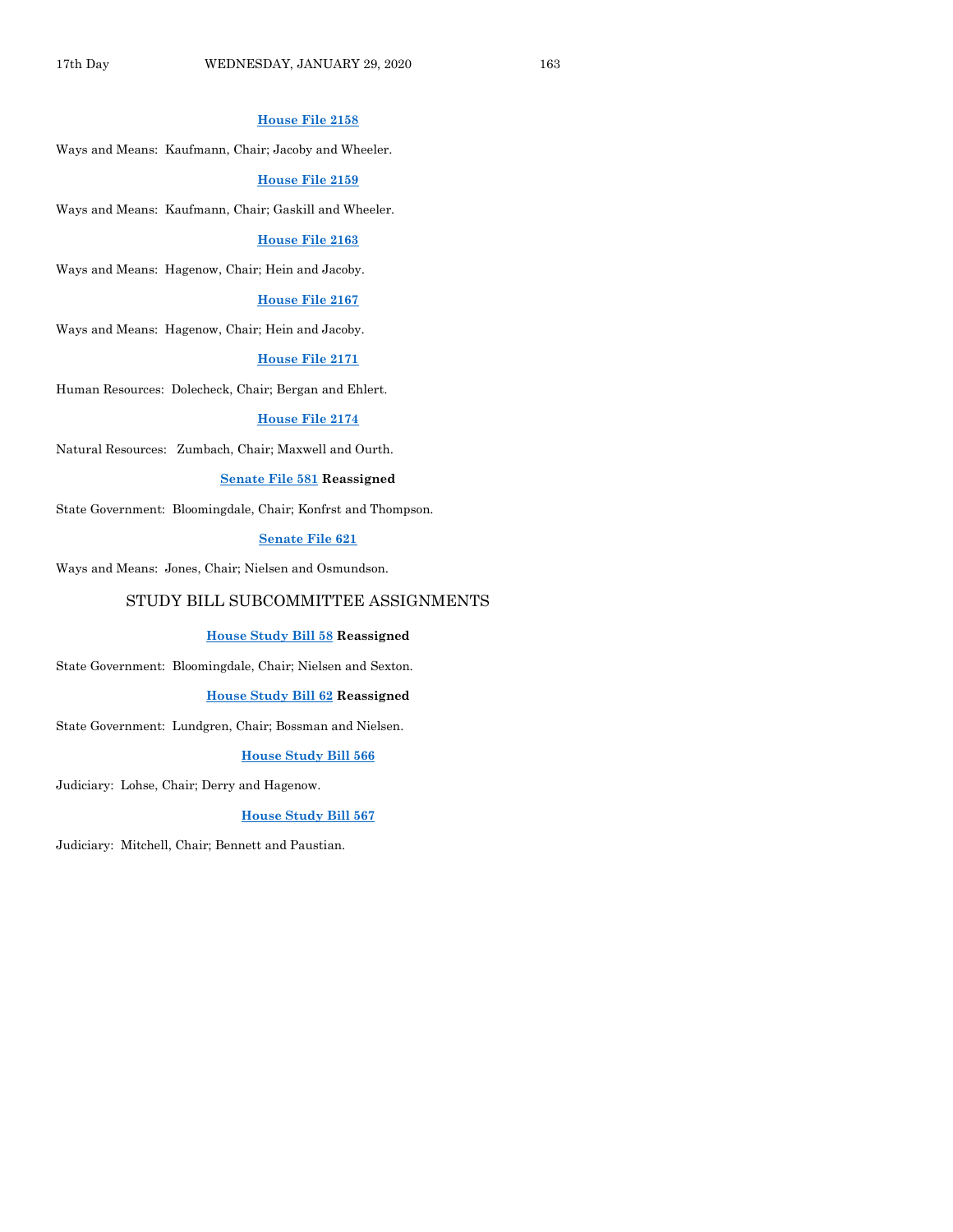# **[House Study Bill 570](https://www.legis.iowa.gov/legislation/BillBook?ga=88&ba=HSB570) Reassigned**

Public Safety: Jeneary, Chair; Fry and Sunde.

#### **[House Study Bill 574](https://www.legis.iowa.gov/legislation/BillBook?ga=88&ba=HSB574)**

Commerce: Jacobsen, Chair; Best and Hall.

#### **[House Study Bill 575](https://www.legis.iowa.gov/legislation/BillBook?ga=88&ba=HSB575)**

Commerce: Jacobsen, Chair; Judge and Wills.

## **[House Study Bill 576](https://www.legis.iowa.gov/legislation/BillBook?ga=88&ba=HSB576)**

Education: Mommsen, Chair; Dolecheck and Matson.

# **[House Study Bill 580](https://www.legis.iowa.gov/legislation/BillBook?ga=88&ba=HSB580)**

Judiciary: Gustafson, Chair; Konfrst and Mitchell.

#### **[House Study Bill 585](https://www.legis.iowa.gov/legislation/BillBook?ga=88&ba=HSB585)**

State Government: Deyoe, Chair; Bergan and Hunter.

#### **[House Study Bill 587](https://www.legis.iowa.gov/legislation/BillBook?ga=88&ba=HSB587)**

Education: Dolecheck, Chair; A. Meyer and R. Smith.

#### **[House Study Bill 588](https://www.legis.iowa.gov/legislation/BillBook?ga=88&ba=HSB588)**

Commerce: Sorensen, Chair; Hall and Lohse.

#### **[House Study Bill 589](https://www.legis.iowa.gov/legislation/BillBook?ga=88&ba=HSB589)**

Commerce: Mitchell, Chair; Best and Jacoby.

#### **[House Study Bill 590](https://www.legis.iowa.gov/legislation/BillBook?ga=88&ba=HSB590)**

Commerce: Lohse, Chair; Bloomingdale and McConkey.

#### **[House Study Bill 591](https://www.legis.iowa.gov/legislation/BillBook?ga=88&ba=HSB591)**

Commerce: Carlson, Chair; Landon and Oldson.

#### **[House Study Bill 592](https://www.legis.iowa.gov/legislation/BillBook?ga=88&ba=HSB592)**

Commerce: Mitchell, Chair; Landon and Nielsen.

#### **[House Study Bill 593](https://www.legis.iowa.gov/legislation/BillBook?ga=88&ba=HSB593)**

Appropriations: Mohr, Chair; Hall and Worthan.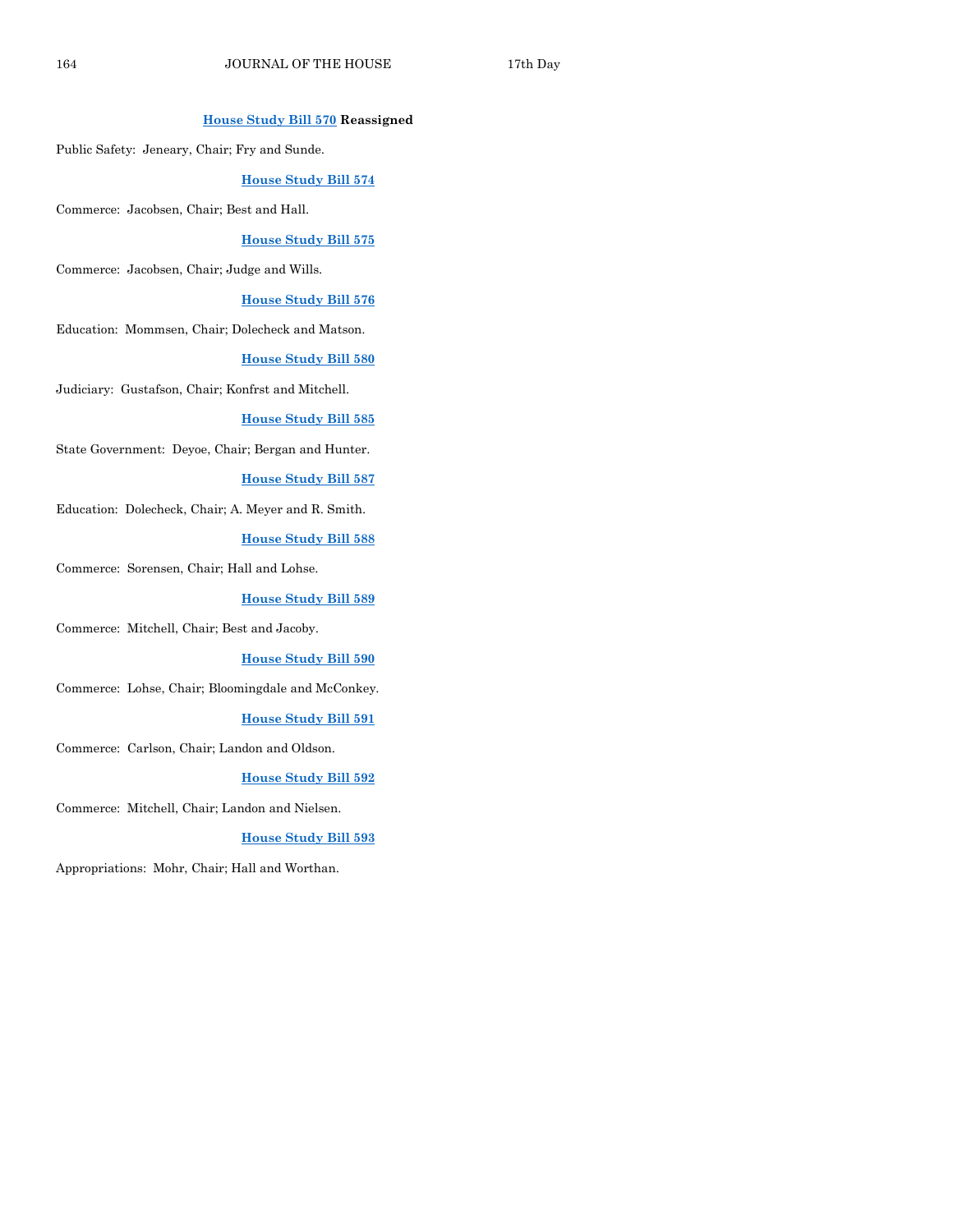## **[House Study Bill 594](https://www.legis.iowa.gov/legislation/BillBook?ga=88&ba=HSB594)**

Appropriations: Dolecheck, Chair; Kerr and McKean.

#### **[House Study Bill 595](https://www.legis.iowa.gov/legislation/BillBook?ga=88&ba=HSB595)**

Judiciary: Hite, Chair; Olson and Paustian.

#### **[House Study Bill 596](https://www.legis.iowa.gov/legislation/BillBook?ga=88&ba=HSB596)**

Judiciary: Holt, Chair; Klein and B. Meyer.

#### **[House Study Bill 597](https://www.legis.iowa.gov/legislation/BillBook?ga=88&ba=HSB597)**

Veterans Affairs: Sorensen, Chair; Bennett and Jeneary.

#### **[House Study Bill 598](https://www.legis.iowa.gov/legislation/BillBook?ga=88&ba=HSB598)**

Education: Dolecheck, Chair; Donahue, Fry, Moore and R. Smith.

#### **[House Study Bill 599](https://www.legis.iowa.gov/legislation/BillBook?ga=88&ba=HSB599)**

Economic Growth: Wheeler, Chair; Bennett and Lohse.

#### **[House Study Bill 600](https://www.legis.iowa.gov/legislation/BillBook?ga=88&ba=HSB600)**

Judiciary: Lohse, Chair; Derry and Kaufmann.

#### **[House Study Bill 601](https://www.legis.iowa.gov/legislation/BillBook?ga=88&ba=HSB601)**

Labor: Hanusa, Chair; Huseman and Kurtz.

#### **[House Study Bill 602](https://www.legis.iowa.gov/legislation/BillBook?ga=88&ba=HSB602)**

Labor: Deyoe, Chair; McConkey and Worthan.

#### **[House Study Bill 603](https://www.legis.iowa.gov/legislation/BillBook?ga=88&ba=HSB603)**

Labor: Thompson, Chair; Brink and Kacena.

#### **[House Study Bill 604](https://www.legis.iowa.gov/legislation/BillBook?ga=88&ba=HSB604)**

Labor: Thompson, Chair; Brink and Brown-Powers.

#### **[House Study Bill 605](https://www.legis.iowa.gov/legislation/BillBook?ga=88&ba=HSB605)**

Labor: Hanusa, Chair; Ehlert and Huseman.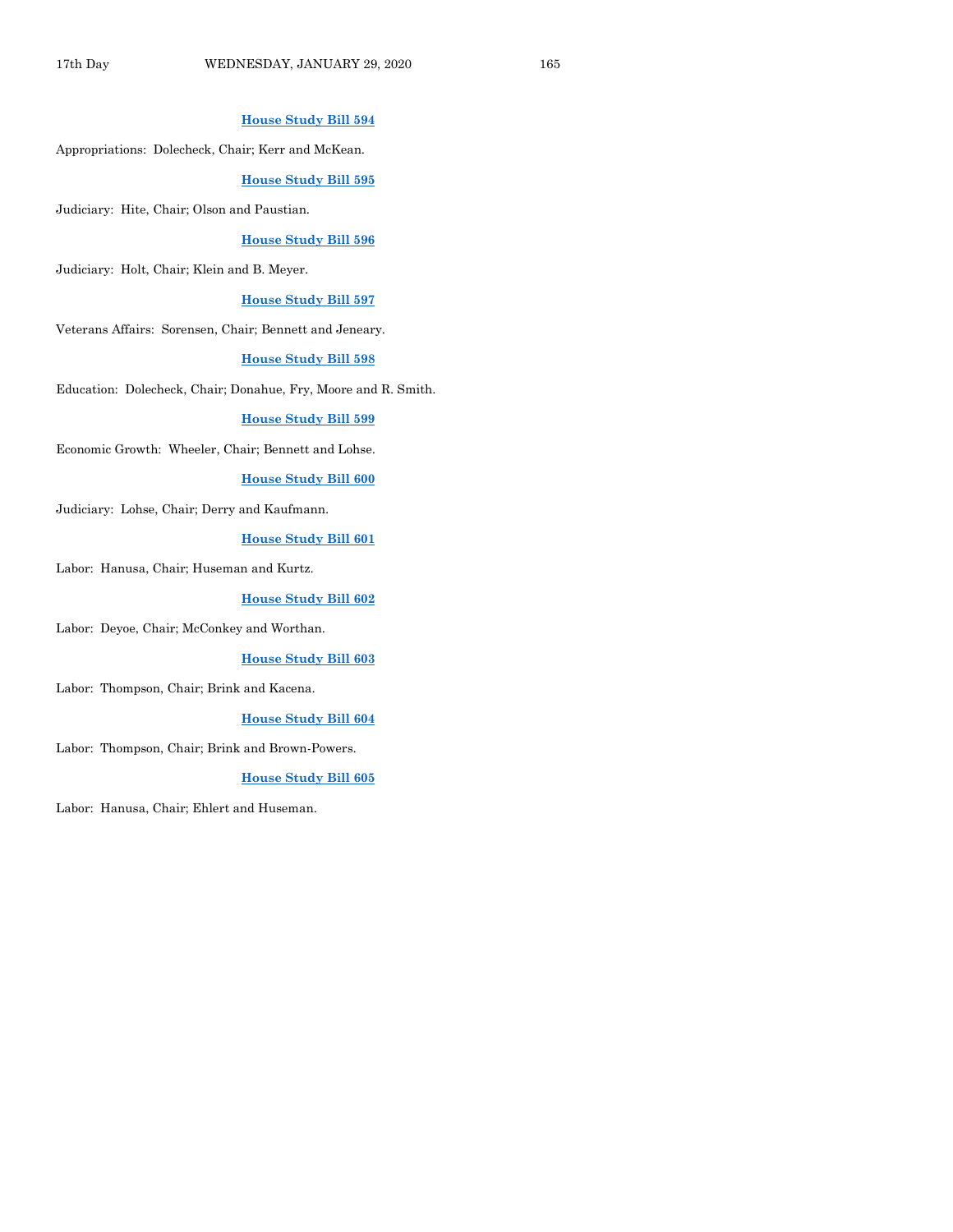# COMMITTEE RECOMMENDATIONS

MR. SPEAKER: The Chief Clerk of the House respectfully reports that the following committee recommendations have been received and are on file in the office of the Chief Clerk:

# MEGHAN NELSON Chief Clerk of the House

#### COMMITTEE ON COMMERCE

**Committee Bill** (Formerly [House Study Bill 515\)](https://www.legis.iowa.gov/legislation/BillBook?ga=88&ba=HSB515), relating to the legal reserve requirements of life insurance companies.

Fiscal Note: **No**

Recommendation: **Do Pass** January 29, 2020.

**Committee Bill** (Formerl[y House Study Bill 516\)](https://www.legis.iowa.gov/legislation/BillBook?ga=88&ba=HSB516), extending the repeal date of the Iowa cell siting Act and including effective date provisions.

Fiscal Note: **No**

Recommendation: **Do Pass** January 29, 2020.

#### COMMITTEE ON HUMAN RESOURCES

**Committee Bill** (Formerl[y House File 2031\)](https://www.legis.iowa.gov/legislation/BillBook?ga=88&ba=HF2031), relating to the licensed health professional member of a local board of health.

Fiscal Note: **No**

Recommendation: **Do Pass** January 29, 2020.

**Committee Bill** (Formerly [House File 2073\)](https://www.legis.iowa.gov/legislation/BillBook?ga=88&ba=HF2073), relating to the Medicaid institutions for mental diseases waiver, and including effective date provisions.

Fiscal Note: **No**

Recommendation: **Do Pass** January 29, 2020.

**Committee Bill** (Formerly [House Study Bill 532\)](https://www.legis.iowa.gov/legislation/BillBook?ga=88&ba=HSB532), relating to controlled substances, including information collection and reporting requirements under the Iowa prescription monitoring program.

Fiscal Note: **No**

Recommendation: **Do Pass** January 29, 2020.